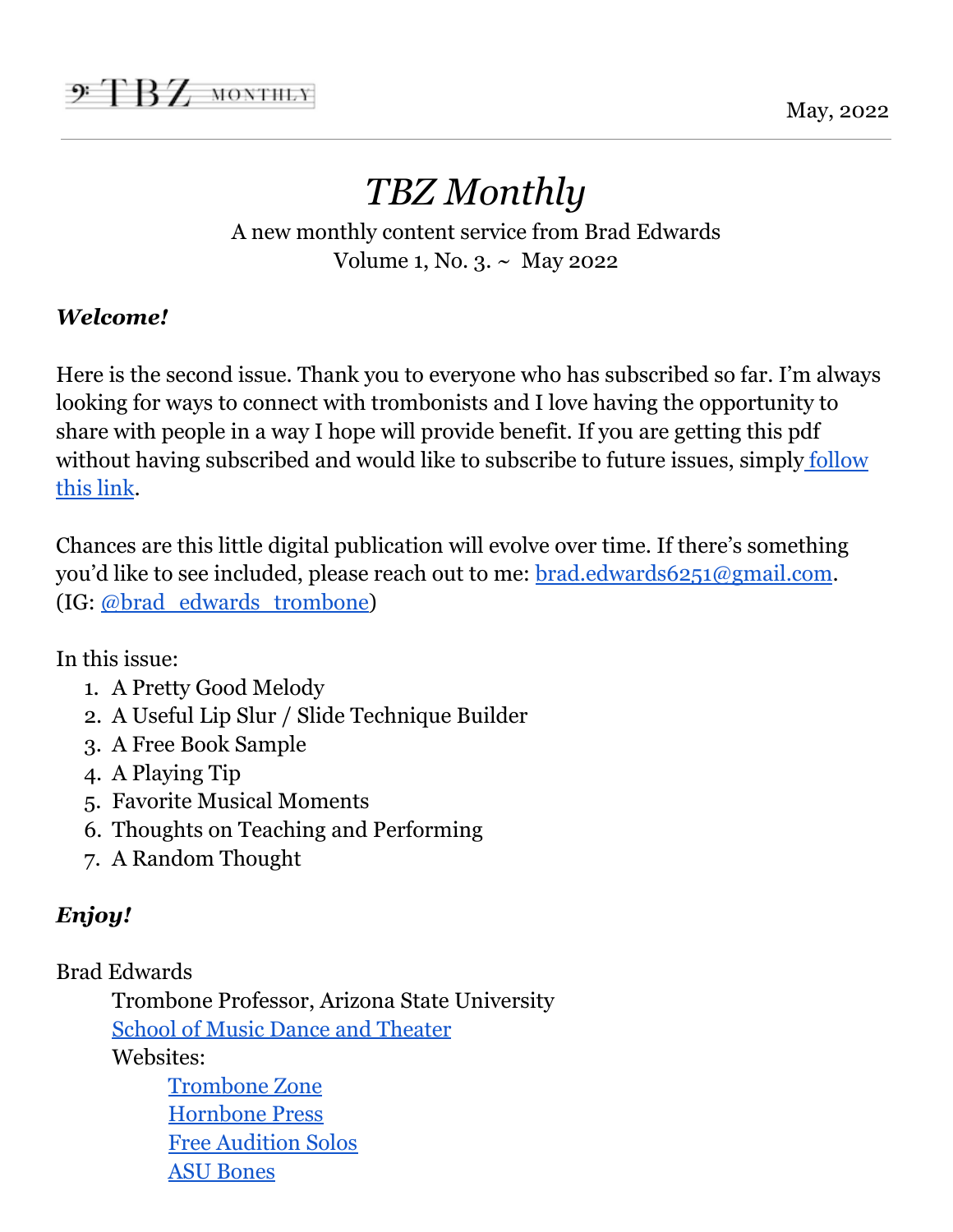

*A Pretty Good Melody* May 2022

 $9:$  $\frac{3}{4}$  $\frac{1}{2}$   $\frac{1}{2}$   $\frac{1}{2}$ J  $\frac{1}{2}$ e e  $\frac{e^x}{2}$ J  $\overline{\mathfrak{p}}$   $\overline{\mathfrak{e}}$   $\overline{\mathfrak{e}}$ J œ  $\overline{\mathcal{L}}$   $\mathcal{L}$   $\mathcal{L}$ œ  $\gamma$ œ. J  $rac{1}{2}$  $9:4.6$ J  $\overrightarrow{e}$  $\left\{ \frac{4}{5} \right\}$  $\overline{e}$   $\overline{e}$  $\frac{1}{\mathcal{L}}$  $\begin{array}{c} \bullet \\ \bullet \\ \bullet \end{array}$ œ œ.  $\overline{2}$  $\overrightarrow{e}$ 











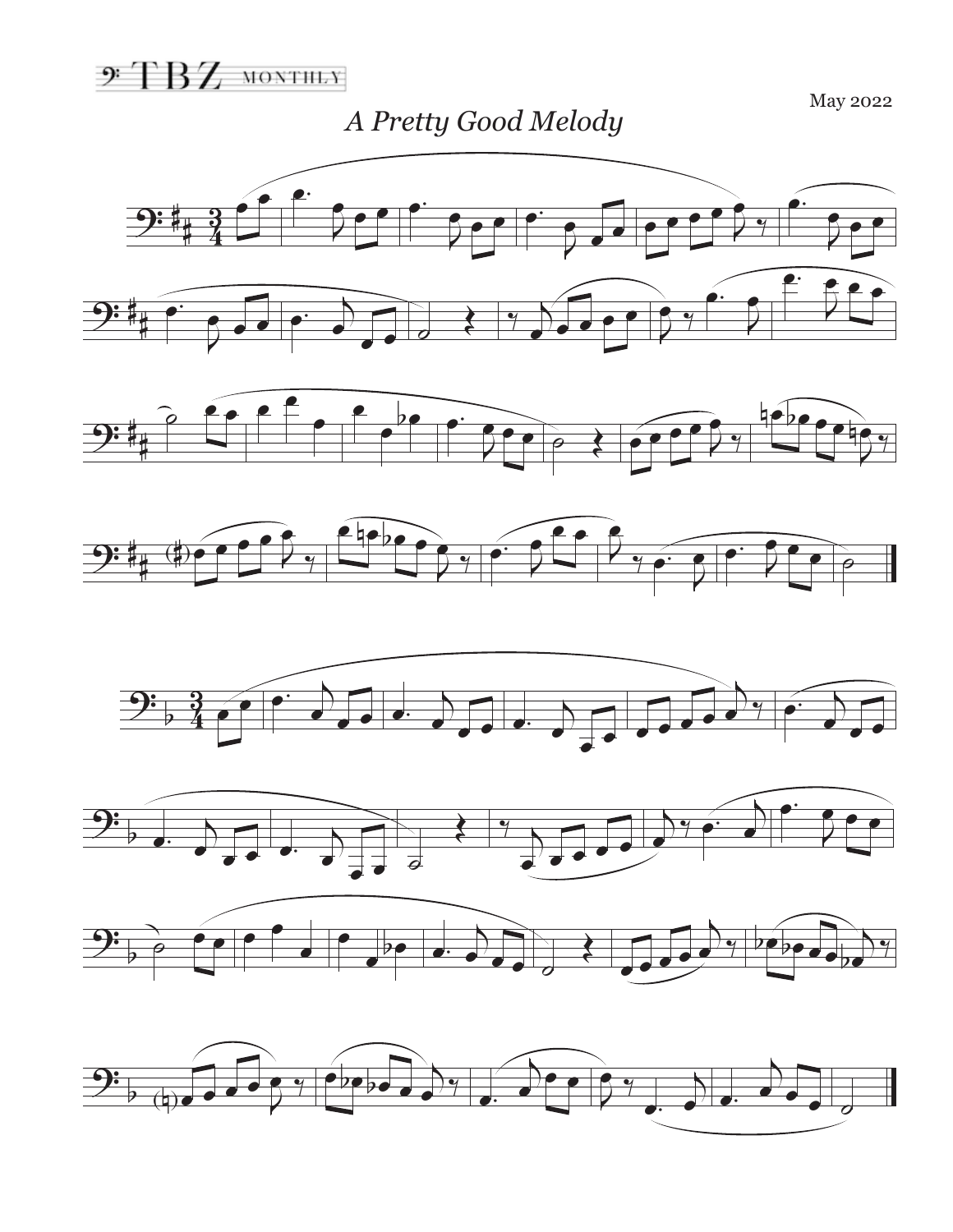#### *A Useful Lip Slur / Slide Technique Builder*

 Even if we have an F-attachment or alternate position choices, it is useful not to lose good slide speed while maintaing a smooth connection between the notes. Notice the slide positions (tuning adjustments are left out of this example).



 Now play that same passage but deliver a clear, non-legato attack on each note. Don't give up on the sustain. This should be \*very\* close to slurs.



Here's a variation subdivided into 16th notes.



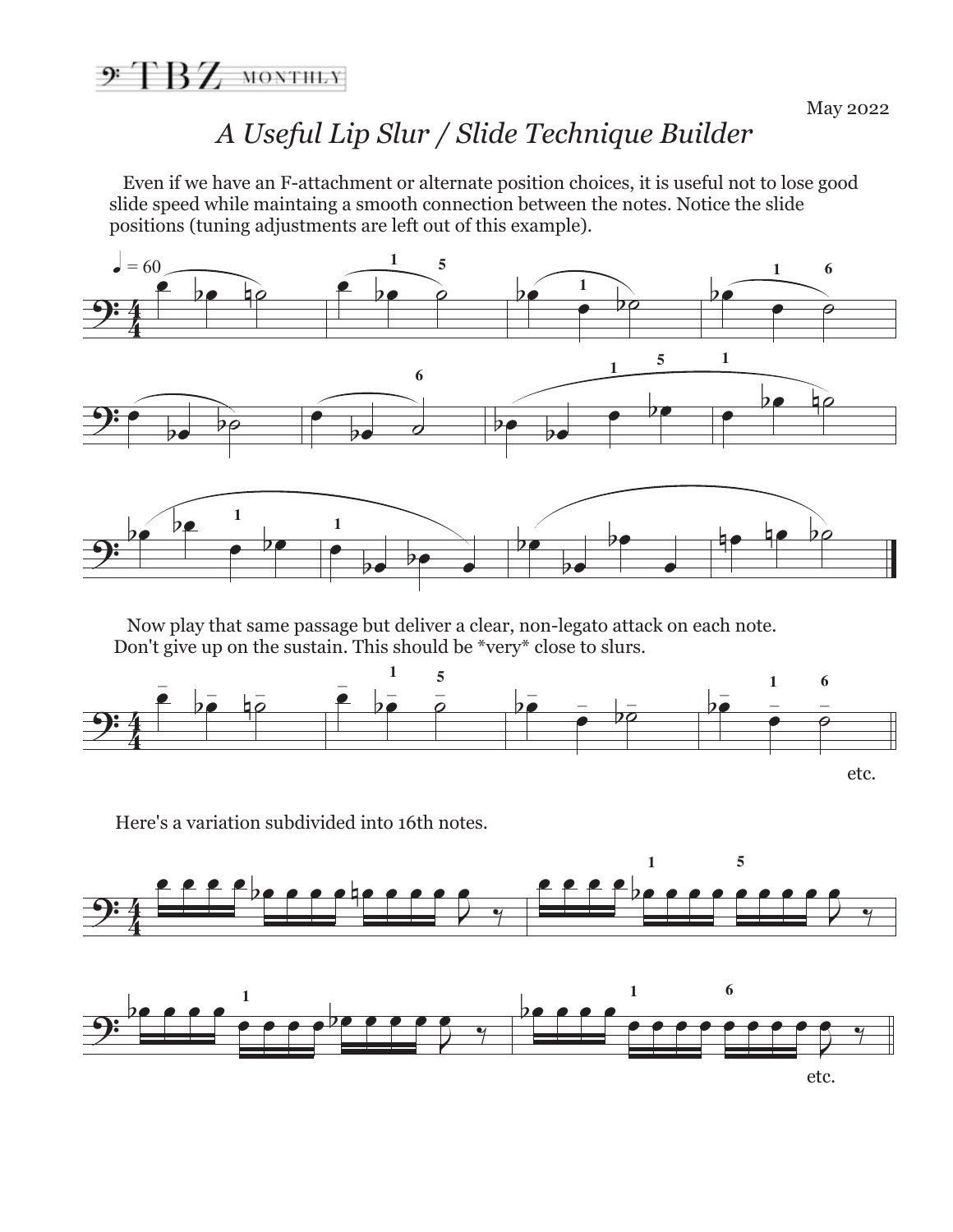## $\mathcal{F}$   $BZ$  monthly

### *Free book sample: 60 Vignettes*

This is a more recent book. Each half-page Vignette appears in three keys. Versions are available for: tenor trombone, bass trombone, tuba, and french horn. Maybe someday I'll add a version for trumpet.

Some are in minor keys, some in major. Some are legato, some are detached. They start easier and get harder.

This one is entitled *Cabeceo* which is a term from the world of tango. Play it with spirit and fun.

This is from the tenor trombone book.

A link for this book is [here](https://www.hornbonepress.com/60v/).

A link for more free sample pages is [here.](https://www.hornbonepress.com/wp-content/uploads/2021/07/VTT-sample.pdf)

Enjoy!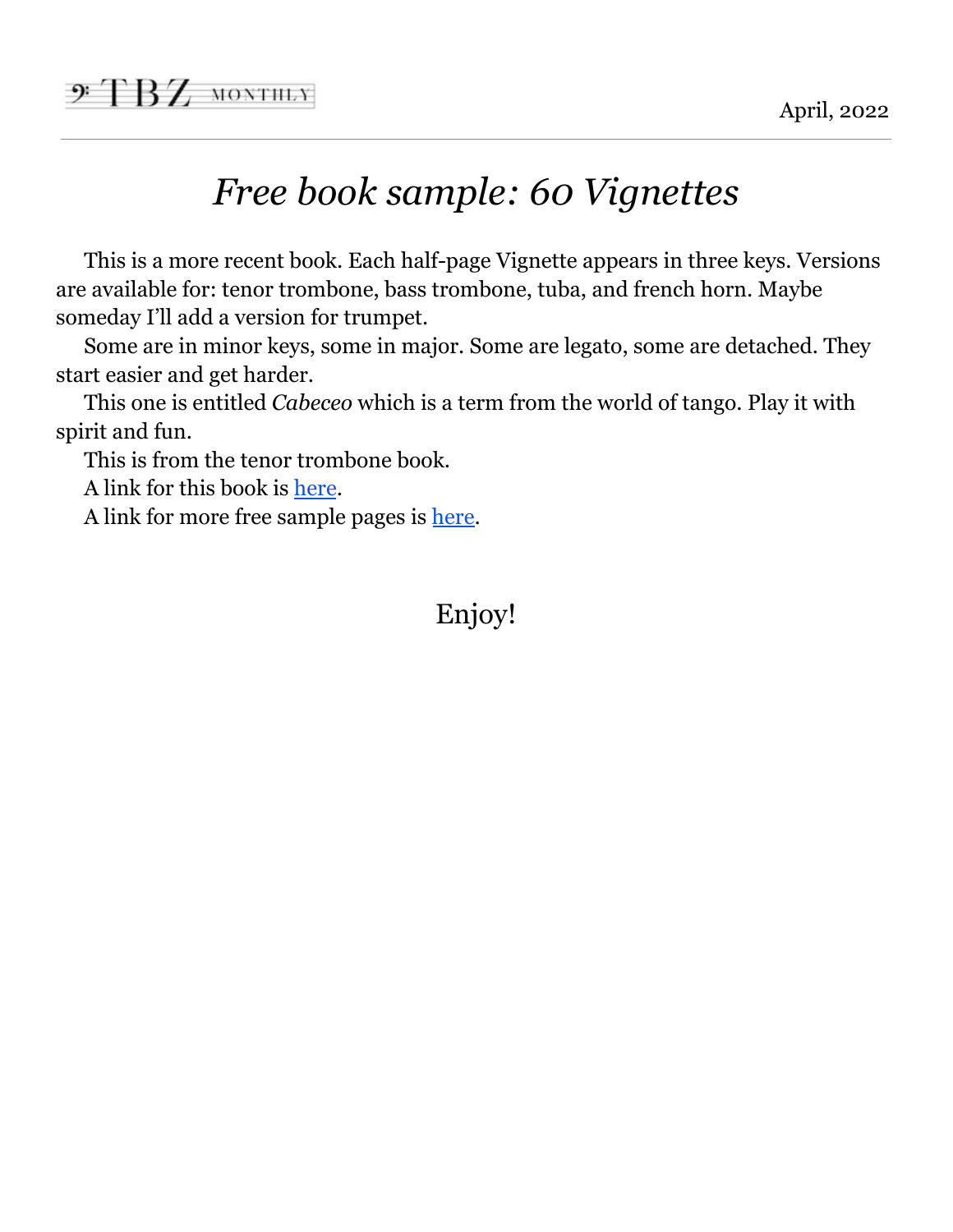





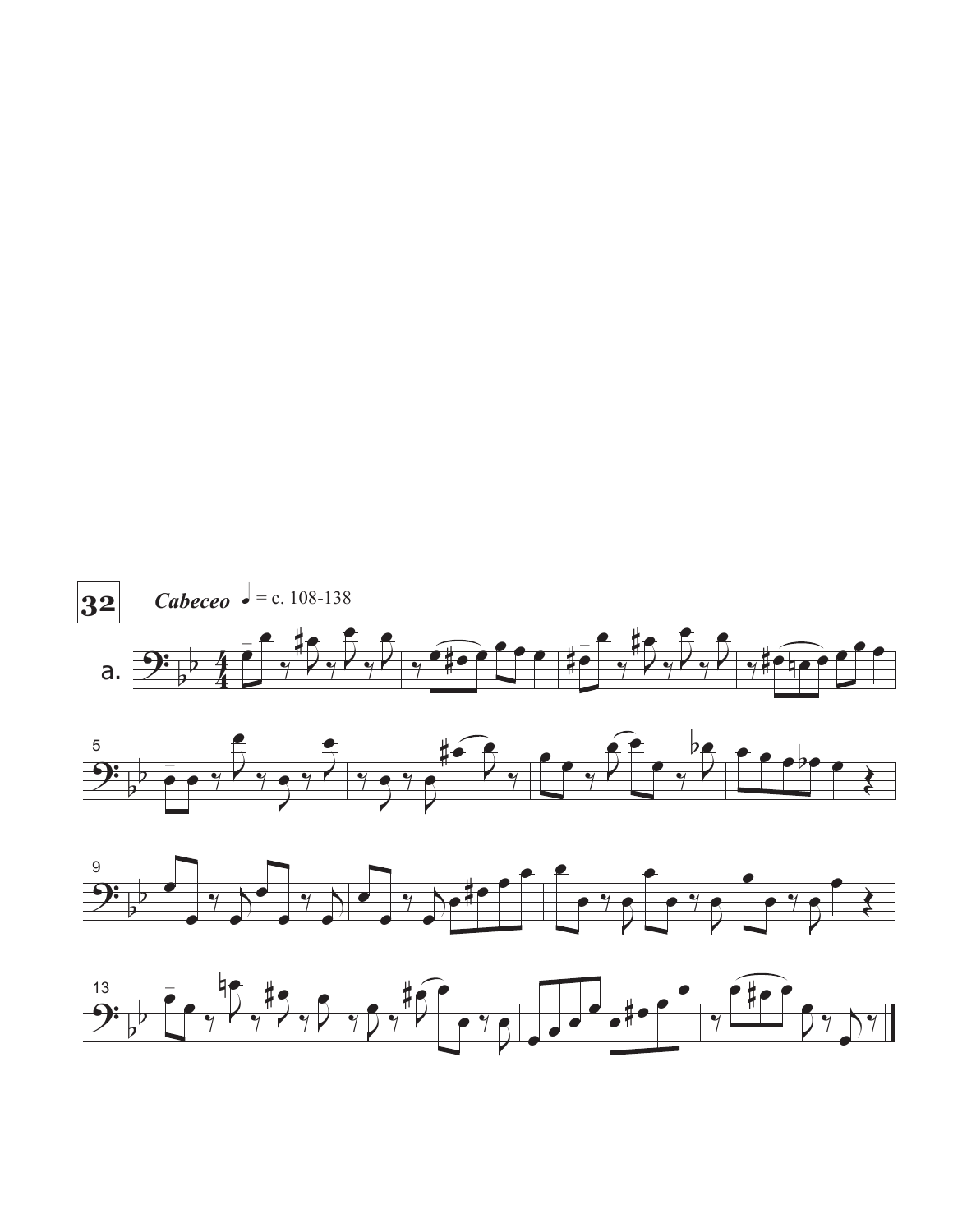













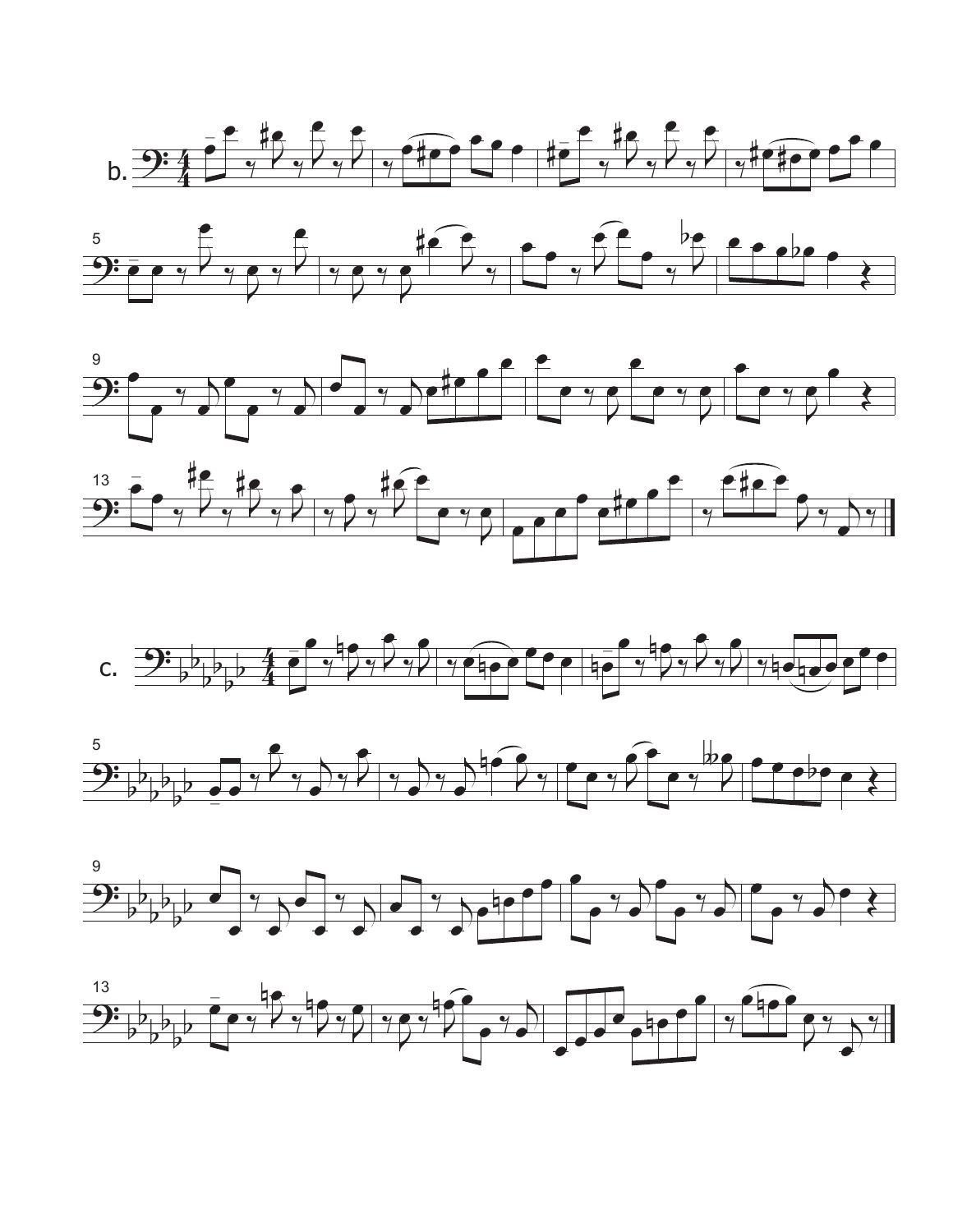# *Playing Tip: Finding the Fat Center*

Most players, most of the time, play on the high side of the pitch.

Consider this, when you miss a note, do you usually miss by hitting a lower note or a higher note? Most people hit the next higher note because they are already on the high side of the pitch.

It's like throwing darts at an "overtone stack" of bullseyes…



If your darts consistently hit on the high side of the middle target, it's easier for them to land on the target above (clam, frack, spleeah).

When you habitually play on the high side of the notes troubles often crop up:

- You miss more notes
- Your pitch tends sharp
- Your tone is more thin
- You tire out faster

I'm not suggesting that you lip down the pitch (although that can be a useful exercise on its own). Think of easing down into the fat center of the note. If you allow the pitch to settle ever so slightly, you might discover a bigger, more resonant tone.

> *Find that fat center. Not pinched, not flabby - just right. Listen!!*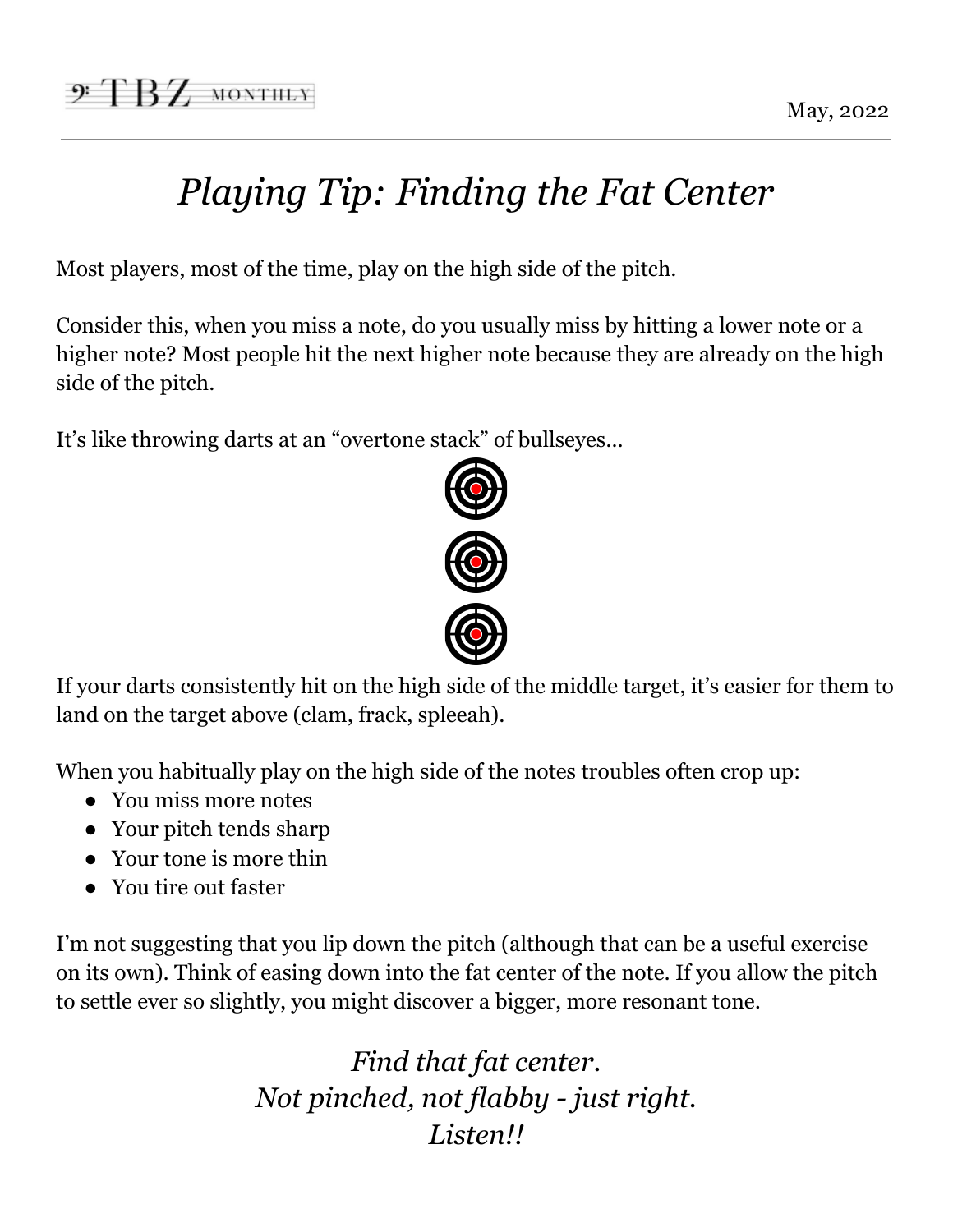### *Favorite Musical Moment(s)*

I love moments when I can see the performer totally immersed in the performance. This is a moment of Flow when other thoughts recede to the background and we become immersed in the moment. I'd like to share a few examples:

 $\sim$ 

Bassist Victor Wooten performs this nearly [6-minute](https://youtu.be/Ve37F3Ee9Ow?t=203) solo from The Lesson. Notice the mental absorption in his facial expression! I've cued up this video about 3 1/2 minutes into the solo. Follow along for a bit to hear amazing virtuosity and intense relaxed mental focus! I think there is a strong connection between his relaxation and the speed of execution. How often when we are playing something difficult do we tense up!

 $\sim$ 

Trombonist Achilles Liarmakopoulos provides another wonderful example of relaxed concentration and total focus. In this video with [guitarist](https://youtu.be/RCJ5zdtkx8A) Spiros Axaras (from the album Trombone Atrevido) notice his relaxed demeanor. Notice the stillness of his embouchure. Notice how well they play a *ritard* together (at about 29 seconds). I've shown this video in many lessons with my students at ASU.

 $\sim$ 

This older recording of the [Tchaikovsky](https://youtu.be/QCKL95HAdQ8?t=371) Violin Concerto performed by Itzhak Perlman has always been a favorite of mine. He is so immersed in the passage and yet I think I see a hint of joy in face.

 $\sim$ 

Forgive for bragging a bit on the great trombones at Arizona State University. Here's a 33-second passage from the Kevin Day Concerto for Wind Ensemble which features a really nice [trombone](https://youtu.be/5BMc7pRGSEQ) section lick. (I may possibly have fist-pumped in the air when I heard it live!).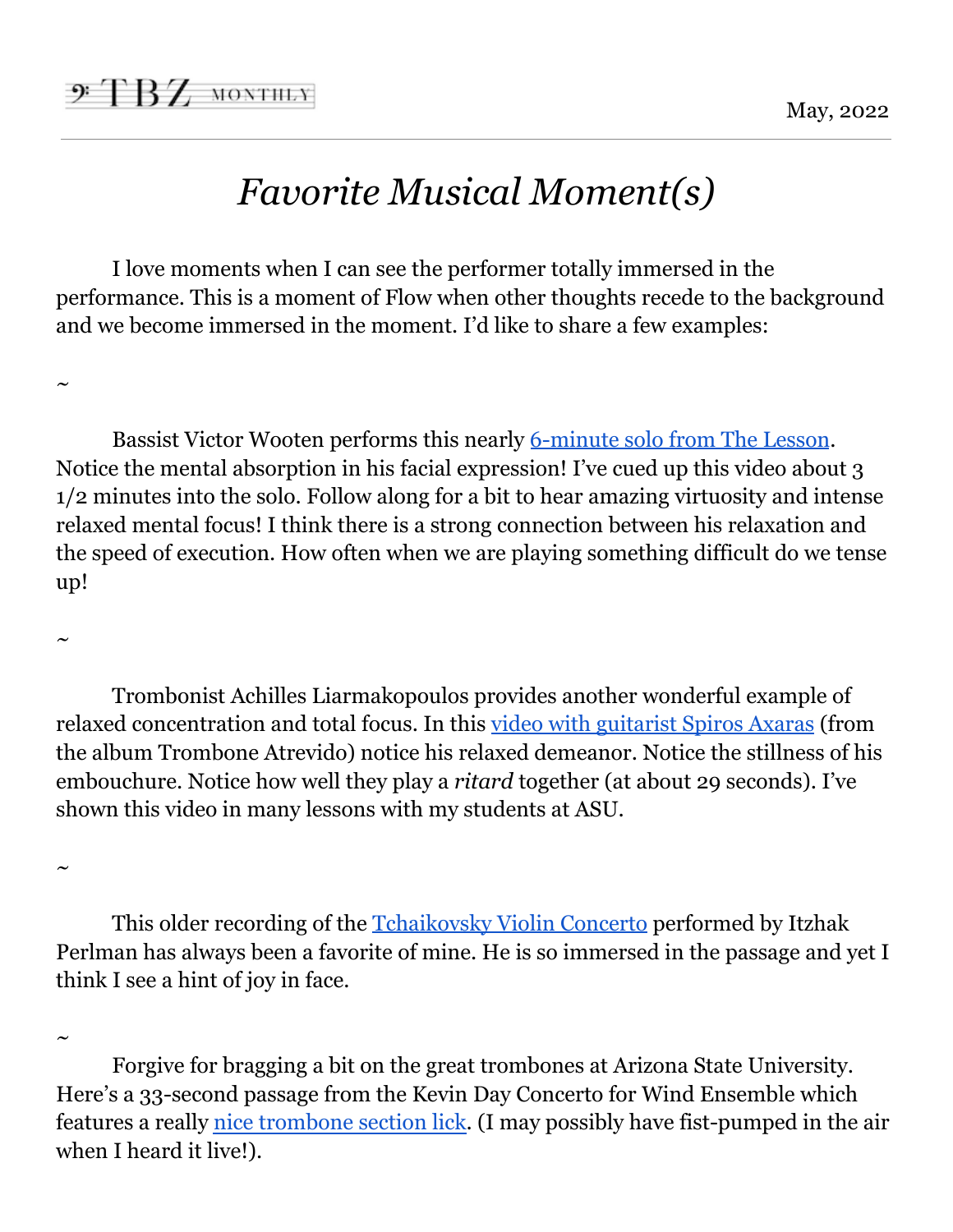### *On Teaching and Playing: Doubt Comes In (Grit, Criticism, Praise)*

I just saw the musical, Hadestown (featuring the wonderful trombonist, Aubrey Ochoa!). At the end of the musical, Orpheus is walking back up from the underworld. His true love, Eurydice must walk behind him but he is never allowed to look back to see if she is still there. If he looks back, she is lost to him forever. The fates sing, "[Doubt](https://youtu.be/iP2I8-Uilzs) [comes](https://youtu.be/iP2I8-Uilzs) in." I won't tell you how it ends but, remember, the story is a tragedy.

Here's my question: we all experience moments of doubt. We need Grit to carry on. What builds Grit better, criticism or praise?

I've always heard stories of teachers who were very hard on their students. "After three years I finally played something in a lesson and he didn't have anything to say!" Some of these teachers were legendary for being very harsh and demanding. Funny thing, though: often the students remember these teachers with fondness and even reverence.

Were they good teachers? Well, for sure some were just mean (and incompetent). Others probably knew their stuff and just had a very tough approach. I've heard this rationale given for this teaching style:

> Life is tough. This business is tough. I'm preparing you for it.

That attitude seems less common now. We've all heard the phrase "participation trophy" which has inserted itself into the culture wars at times. I associate this phrase with thoughtlessly heaping praise when perhaps it hasn't been earned. Does this build confidence or does it help Doubt Come In?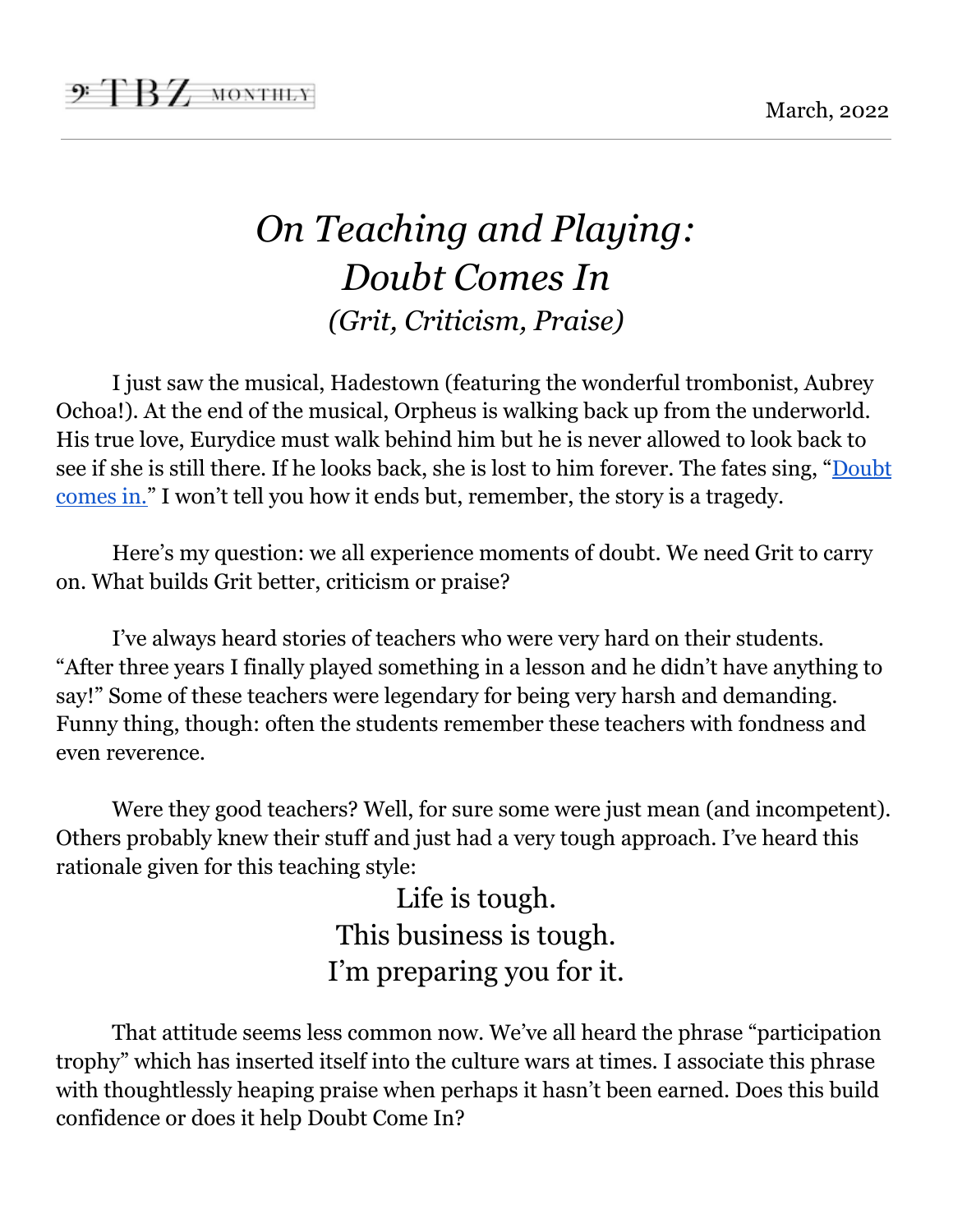Ultimately there isn't an answer since every person is unique. I do worry, though, that when praise is heaped upon someone and they sense that they haven't truly earned it, Doubt Comes In. Then, when they do something really worthy of praise (and that praise is given) will they realize it has greater value than mindless praise?

I don't have any grand solution but I do have some strategies that help. The biggest one I'd like to share: *comparative praise/criticism*.

In any passage, there has to be a moment that is better and a moment that is worse. I like to search for that better moment and point out, "I really liked the resonance in your sound here. It would be great if you could get that in this other spot."

Better yet is for the student to hear a recording of themselves and pick out the better spots. I might ask, "Why is it better there?"

Often I get these answers:

- Oh, I really love that spot!
- Well, I actually took a good breath.
- I was more relaxed at that point.

Those self-observations can be revelations. Building blocks.

Each little success, observed and appreciated, helps to defend you when Doubt Comes In.